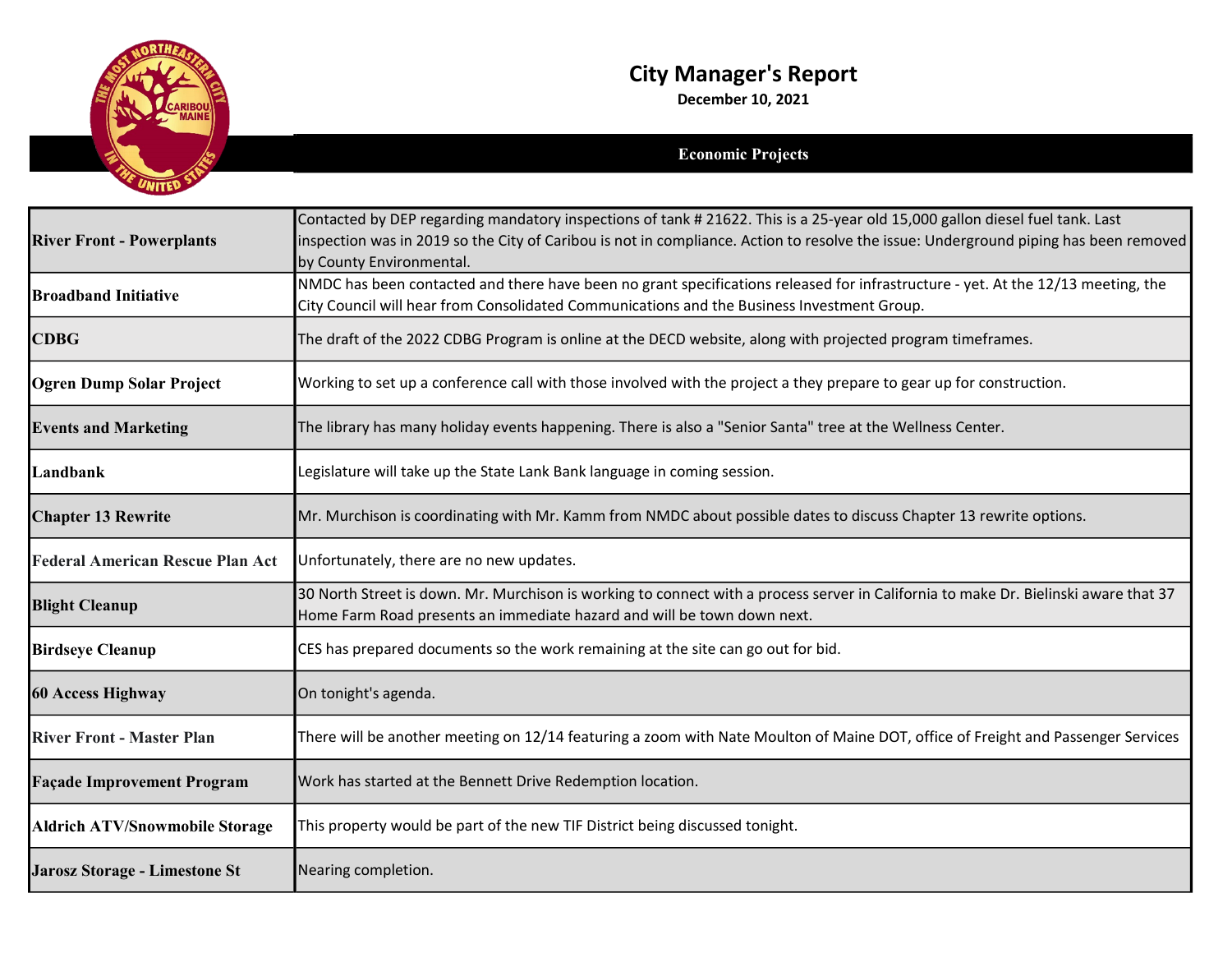| <b>Business Outreach</b> | Channel X ads to encourage shopping at local Caribou businesses. |
|--------------------------|------------------------------------------------------------------|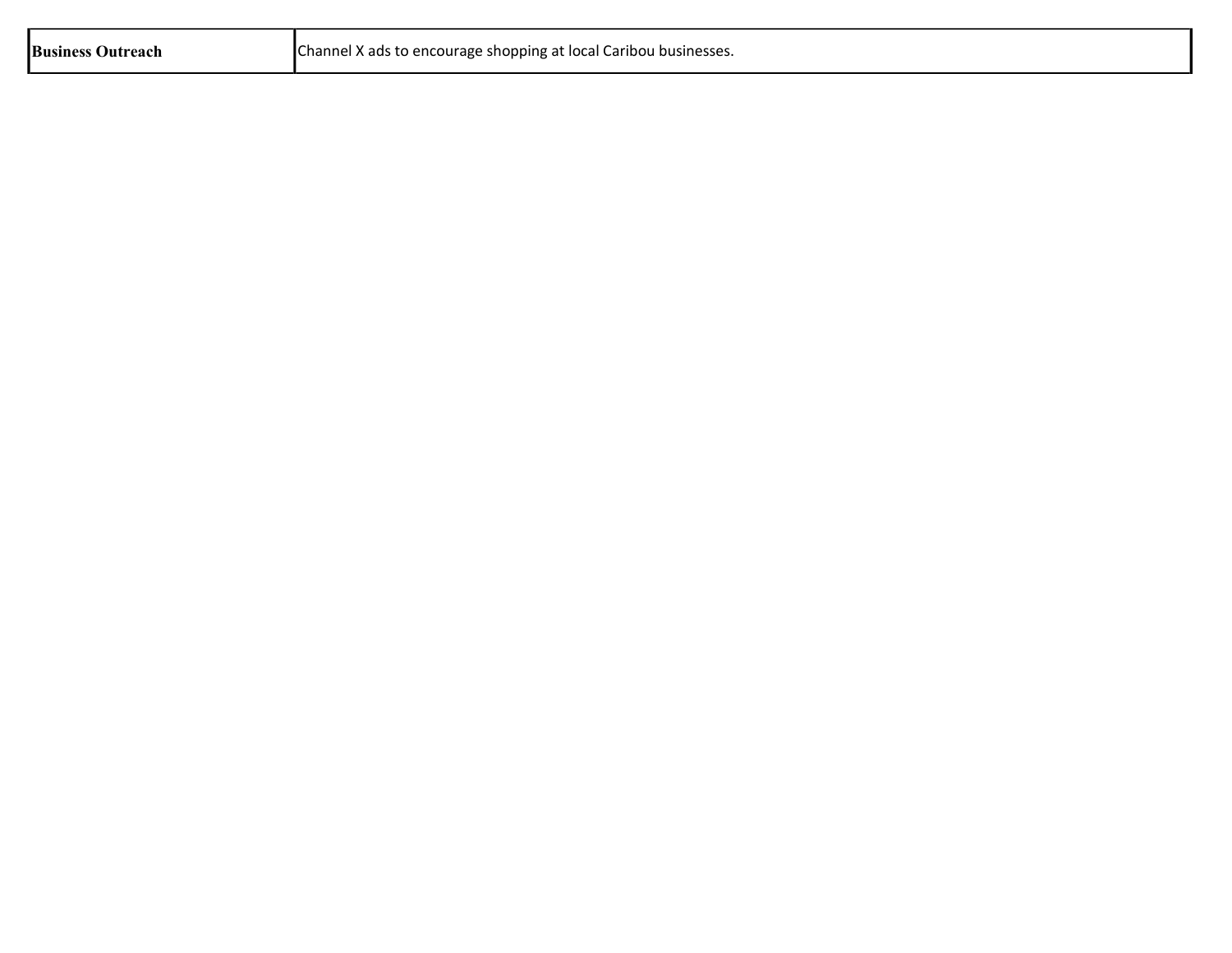|                                     | <b>Other Administrative Projects</b>                                                                                                                                                                                           |
|-------------------------------------|--------------------------------------------------------------------------------------------------------------------------------------------------------------------------------------------------------------------------------|
| <b>Tax Acquired Property Policy</b> | Finance department has sent out notices to inform residents that the property has been acquired and they have until 01-31-2022 to<br>pay all taxes, costs and interests for all years if they wish to have ownership restored. |
| <b>Nylander</b>                     | On the agenda tonight.                                                                                                                                                                                                         |
| <b>Fire Structural Work</b>         | There was another leak on 12/6. Jan Murchison of Sewall is working on this.                                                                                                                                                    |
| <b>Fire Station Renovations</b>     | No new updates.                                                                                                                                                                                                                |
| <b>Police Station</b>               | There was a committee meeting on Monday 12/6.                                                                                                                                                                                  |
| <b>River Road</b>                   | Dr. Chomka called this week looking for an update.                                                                                                                                                                             |
| <b>Investment Policy</b>            | No new updates.                                                                                                                                                                                                                |
| <b>Trailer Park Closure</b>         | Caribou Housing Agency is working with four of the remaining families.                                                                                                                                                         |
| <b>Fish Hatchery Bridge</b>         | No new updates.                                                                                                                                                                                                                |
| <b>Cable Franchise Renewal</b>      | No new updates.                                                                                                                                                                                                                |
| <b>Airport</b>                      | No hangar space currently available. FAA is updating their NOTAM system. Fuel has been ordered as we must place an order every<br>nine months to refresh the fuel in the tank.                                                 |
| <b>Personnel Policy</b>             | No new updates.                                                                                                                                                                                                                |
| <b>Chambers AV System</b>           | No new updates.                                                                                                                                                                                                                |
| <b>Procurement Policy</b>           | No new updates.                                                                                                                                                                                                                |
| <b>New LED Street lights</b>        | Received word that the light on Donie Street is now working. Other issues have been reported to RealTerm. Police officers are looking<br>for dark areas of town during their patrols.                                          |
| <b>Comp Plan Update</b>             | Mr. Murchison is coordinating with Mr. Kamm from NMDC about pssible dates to discuss 2024 Comprehensive Plan rewrite options.                                                                                                  |
| <b>COVID-19 Status</b>              | received a call from a citizen who is concerned about the spread of COVID in the Caribou community and would like the City Council<br>to consider making mask wearing mandatory regardless of vaccination status.              |
| <b>Administrative Approvals</b>     | No administrative approvals since last meeting.                                                                                                                                                                                |
| <b>Personnel Changes</b>            | Offer was made and accepted for the Assistant City Clerk position from a field of very highly qualified candidates.                                                                                                            |